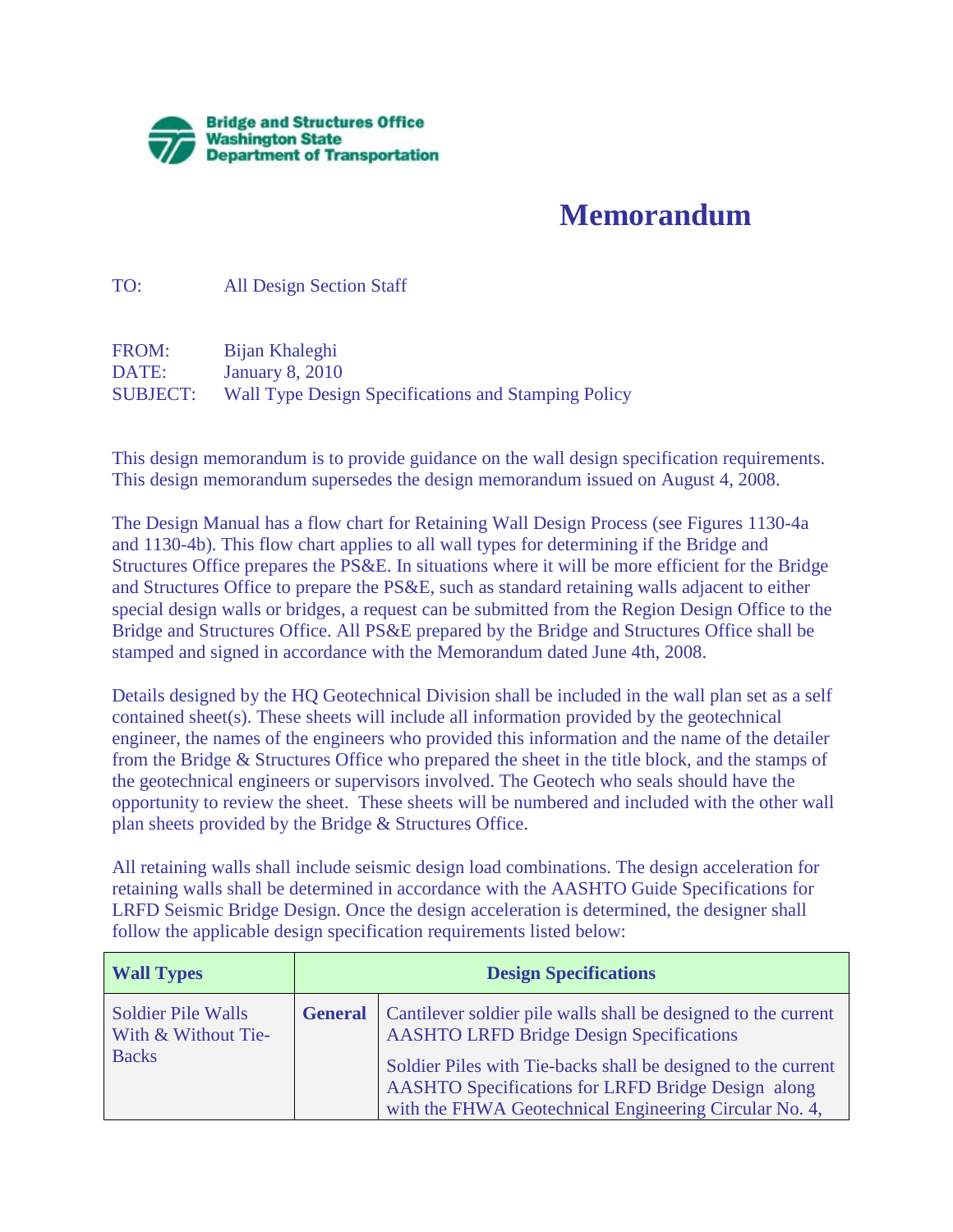|                                             |                                  | "Ground Anchors and Anchored Systems" - 1999.<br>Fascia shall be designed to the current AASHTO LRFD<br>Bridge Design Specifications. Lagging shall be designed per<br>the WSDOT Bridge Memorandum 5/16/07.                                                                                                                                                                                           |
|---------------------------------------------|----------------------------------|-------------------------------------------------------------------------------------------------------------------------------------------------------------------------------------------------------------------------------------------------------------------------------------------------------------------------------------------------------------------------------------------------------|
|                                             | <b>Seismic</b>                   | <b>AASHTO LRFD Bridge Design Specifications 1000 yr map</b><br>design acceleration                                                                                                                                                                                                                                                                                                                    |
|                                             | <b>Traffic</b><br><b>Barrier</b> | Design per AASHTO LRFD Bridge Design Specifications<br>section A13.3 for Concrete Railings with Ft distributed over<br>Lt at the top of barrier. Load from top of barrier is<br>distributed at a 45 degree angle into the wall                                                                                                                                                                        |
| Pre-Approved<br><b>Proprietary Walls</b>    | <b>General</b>                   | These walls are designed per GDM and the AASHTO<br>Standard Specifications for Highway Bridges - 17th Edition.                                                                                                                                                                                                                                                                                        |
|                                             | <b>Seismic</b>                   | <b>AASHTO LRFD Bridge Design Specifications 1000 yr map</b><br>design acceleration, and the AASHTO Standard<br>Specifications for Highway Bridges-17th Edition                                                                                                                                                                                                                                        |
|                                             | <b>Traffic</b><br><b>Barrier</b> | Design per AASHTO LRFD Bridge Design Specifications<br>section A13.3 for Concrete Railings.                                                                                                                                                                                                                                                                                                           |
|                                             |                                  | Current STD Specs allows railing design per AASHTO<br>STD Specs but needs to be changed to AASHTO LRFD<br>Bridge Design Specifications section A13.3 for Concrete<br>Railings                                                                                                                                                                                                                         |
| Non-Preapproved<br><b>Proprietary Walls</b> | <b>General</b>                   | These walls shall be designed to the current AASHTO<br>LRFD Bridge Design Specifications and Appendix 15 of<br>the GDM.                                                                                                                                                                                                                                                                               |
|                                             | <b>Seismic</b>                   | <b>AASHTO LRFD Bridge Design Specifications 1000 yr map</b><br>design acceleration, and current AASHTO LRFD<br>Specifications                                                                                                                                                                                                                                                                         |
|                                             | <b>Traffic</b><br><b>Barrier</b> | Design per AASHTO LRFD Bridge Design Specifications<br>section A13.3 for Concrete Railings TL-4                                                                                                                                                                                                                                                                                                       |
| <b>Standard Plan</b><br>Geosynthetic Walls  | <b>General</b>                   | This wall system has Standard Plans that are based on<br><b>AASHTO Standard Specifications for Highway Bridges -</b><br>17th Edition (ASD/LFD Design Methodology).                                                                                                                                                                                                                                    |
|                                             | <b>Seismic</b>                   | These walls were designed in accordance with the<br><b>AASHTO Standard Specifications for Highway Bridges -</b><br>17th Edition. They were designed for 0.15 g and 0.30 g<br>accelerations. Since they were designed, WSDOT has<br>adopted the AASHTO LRFD Bridge Design Specifications<br>1000 yr Seismic Acceleration map. The Standard Plan<br>Geosynthetic walls may only be used were the ground |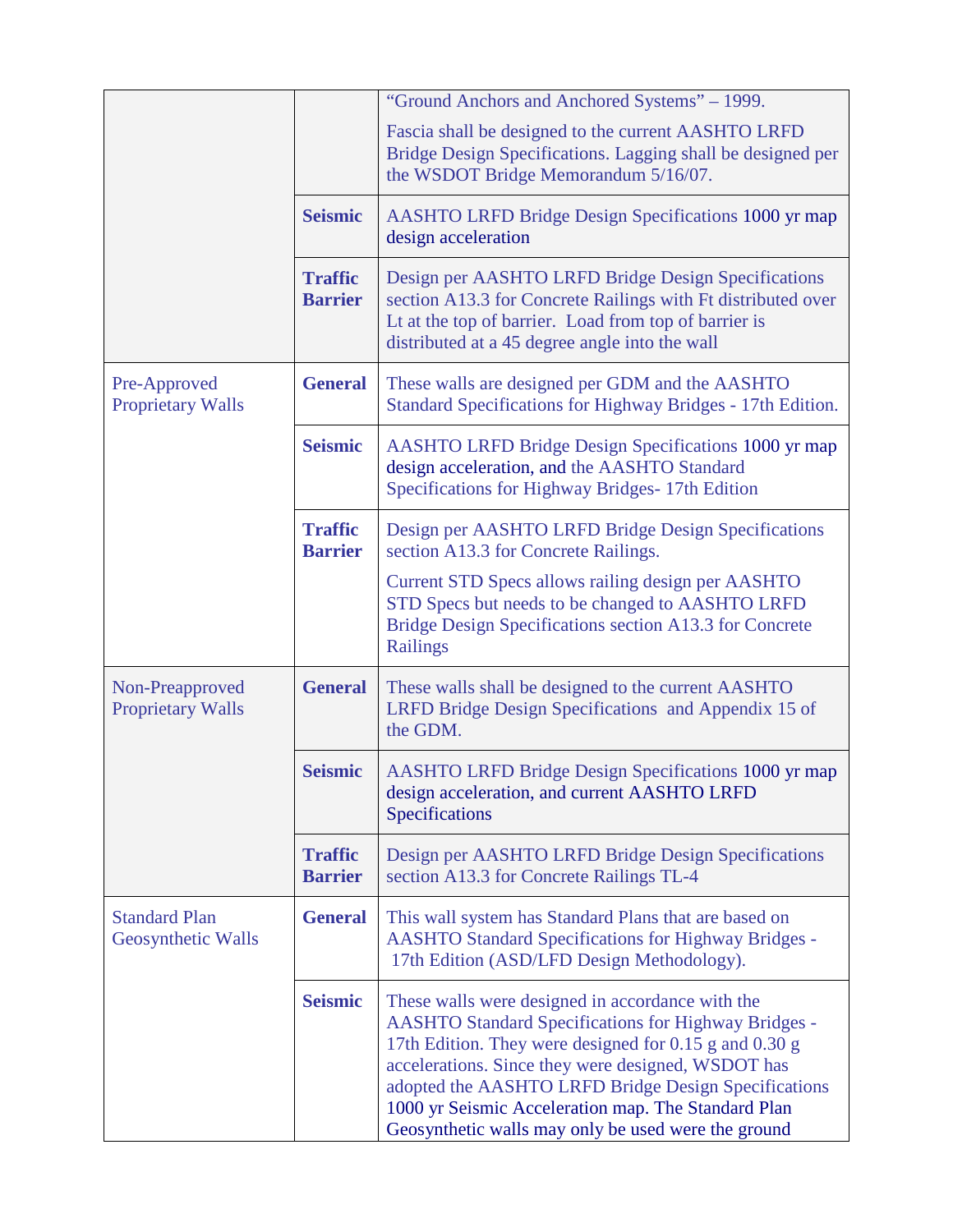|                                                                               |                                  | acceleration (As) from the AASHTO 1000 yr map is less<br>than the acceleration shown on the Standard Plan.                                                                                                                                                                                                                                                              |
|-------------------------------------------------------------------------------|----------------------------------|-------------------------------------------------------------------------------------------------------------------------------------------------------------------------------------------------------------------------------------------------------------------------------------------------------------------------------------------------------------------------|
|                                                                               | <b>Traffic</b><br><b>Barrier</b> | Use Standard Plan D-3b or D-3c barriers or use special<br>designed barriers designed in accordance with AASHTO<br>LRFD Bridge Design Specifications section A13.3 for<br><b>Concrete Railings TL-4</b>                                                                                                                                                                  |
| Non-Standard<br>Geosynthetic Walls                                            | <b>General</b>                   | These walls shall be designed to current AASHTO LRFD<br><b>Bridge Design Specifications</b>                                                                                                                                                                                                                                                                             |
|                                                                               | <b>Seismic</b>                   | <b>AASHTO Standard Specifications for Highway Bridges -</b><br>17th Edition and AASHTO LRFD Bridge Design<br>Specifications 1000 yr map design acceleration                                                                                                                                                                                                             |
|                                                                               | <b>Traffic</b><br><b>Barrier</b> | Design per AASHTO LRFD Bridge Design Specifications<br>section A13.3 for Concrete Railings TL-4                                                                                                                                                                                                                                                                         |
| <b>Standard Plan</b><br><b>Reinforced Concrete</b><br><b>Cantilever Walls</b> | <b>General</b>                   | This wall system has Standard Plans that are based on<br>current AASHTO LRFD Bridge Design Specifications                                                                                                                                                                                                                                                               |
|                                                                               | <b>Seismic</b>                   | AASHTO LRFD Bridge Design specifications 1000 yr map<br>design acceleration                                                                                                                                                                                                                                                                                             |
|                                                                               | <b>Traffic</b><br><b>Barrier</b> | Design per AASHTO LRFD Bridge Design Specifications<br>section A13.3 for Concrete Railings.                                                                                                                                                                                                                                                                             |
|                                                                               |                                  | The current Standard Plan walls are deigned for TL-4<br>loading distributed over 48 ft at base of wall                                                                                                                                                                                                                                                                  |
| <b>Non-Standard Non</b><br>Proprietary Walls                                  | <b>General</b>                   | These walls shall be designed per current AASHTO LRFD<br><b>Bridge Design Specifications</b>                                                                                                                                                                                                                                                                            |
|                                                                               | <b>Seismic</b>                   | AASHTO LRFD Bridge Design Specifications 1000 yr map<br>design acceleration                                                                                                                                                                                                                                                                                             |
|                                                                               | <b>Traffic</b><br><b>Barrier</b> | Design per AASHTO LRFD Bridge Design Specifications<br>section A13.3 for Concrete Railings and BDM section<br>8.1.3B                                                                                                                                                                                                                                                    |
| Soil Nail Walls                                                               | <b>General</b>                   | All soil nail walls and their components shall be designed<br>using the publication "Geotechnical Engineering Circular<br>No. 7" FHWA-IF-03-017.                                                                                                                                                                                                                        |
|                                                                               |                                  | The HQ Geotechnical Division completes the internal<br>design of the soil nail wall and provides recommendations<br>for nail layout. The structural designer will layout the nail<br>pattern as the nail placement and facing design are integral<br>designs. The geotechnical designer will review the nail<br>layout to insure that their design recommendations were |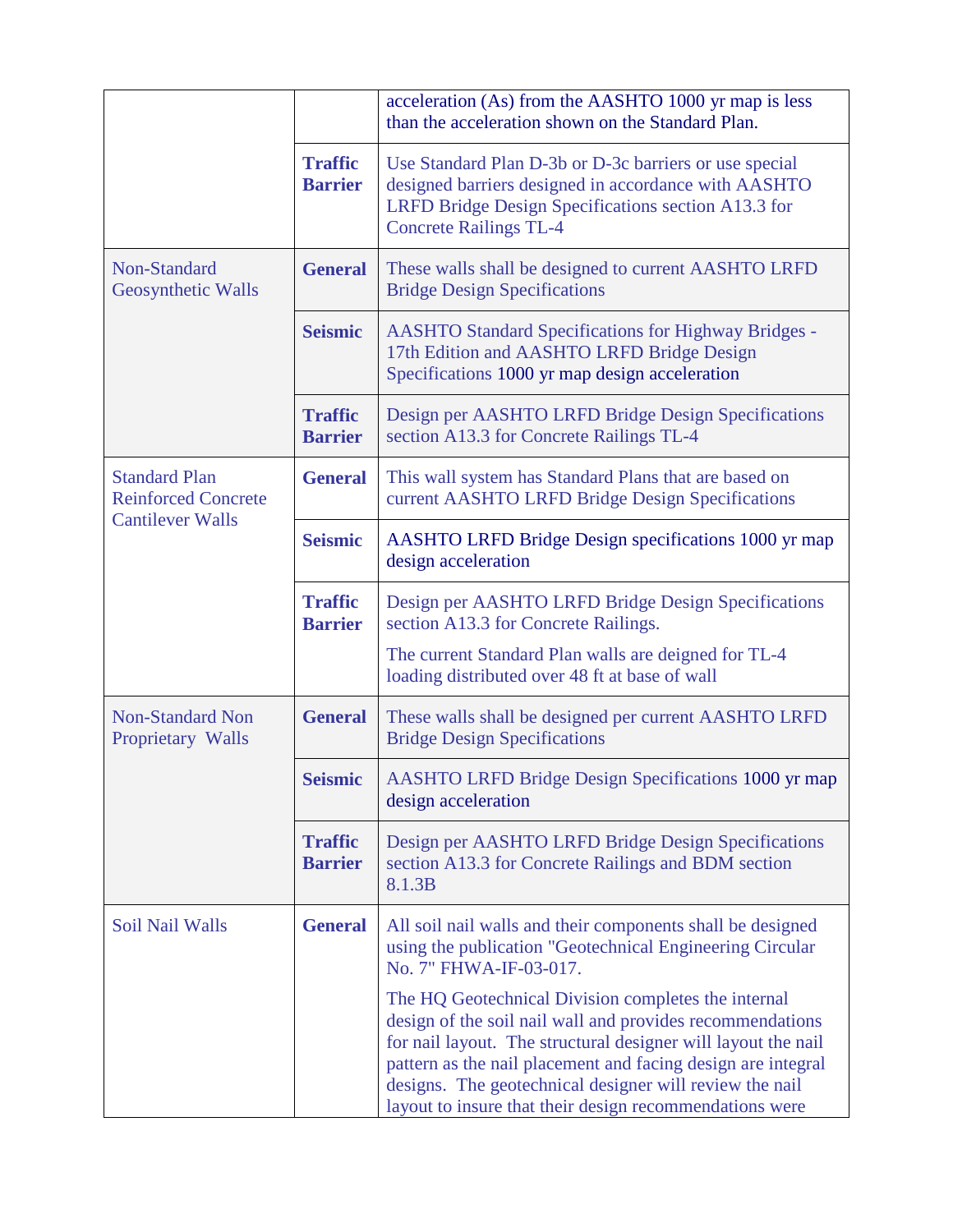|                                                                                                 |                                  | properly incorporated into the wall plans.                                                                                                                                                                                                                                                                                           |
|-------------------------------------------------------------------------------------------------|----------------------------------|--------------------------------------------------------------------------------------------------------------------------------------------------------------------------------------------------------------------------------------------------------------------------------------------------------------------------------------|
|                                                                                                 |                                  | The Bridge and Structures Office shall design the temporary<br>shotcrete facing as well as the permanent structural facing,<br>including the nail head, bearing plates, and shear studs.                                                                                                                                             |
|                                                                                                 |                                  | The upper cantilever of the facing that is located above the<br>top row of nails shall be designed per current AASHTO<br><b>LRFD Bridge Design Specifications</b>                                                                                                                                                                    |
|                                                                                                 | <b>Seismic</b>                   | <b>AASHTO LRFD Bridge Design Specifications 1000 yr map</b><br>design acceleration,                                                                                                                                                                                                                                                  |
|                                                                                                 |                                  | Fascia per AASHTO LRFD Bridge Design Specifications                                                                                                                                                                                                                                                                                  |
|                                                                                                 | <b>Traffic</b><br><b>Barrier</b> | Design per AASHTO LRFD Bridge Design Specifications<br>section A13.3 for Concrete Railings and BDM section<br>8.1.3B                                                                                                                                                                                                                 |
| <b>Standard Plan Noise</b><br><b>Barrier Walls</b>                                              | <b>General</b>                   | <b>AASHTO Guide Specifications for Structural Design of</b><br>Sound Barriers - 1989 & Interims.                                                                                                                                                                                                                                     |
|                                                                                                 | <b>Seismic</b>                   | <b>AASHTO Guide Specifications for Structural Design of</b><br>Sound Barriers - 1989 & Interims.                                                                                                                                                                                                                                     |
|                                                                                                 | <b>Traffic</b><br><b>Barrier</b> | <b>AASHTO Guide Specifications for Structural Design of</b><br>Sound Barriers - 1989 & Interims.                                                                                                                                                                                                                                     |
| <b>Non-Standard Noise</b><br><b>Barrier Walls</b>                                               | <b>General</b>                   | These walls shall be designed per current AASHTO LRFD<br>Bridge Design Specifications Wind load shall be per<br>WSDOT BDM chapter 3 and foundation design shall be per<br>GDM chapter 15.                                                                                                                                            |
|                                                                                                 | <b>Seismic</b>                   | Design per BDM Chapter 3                                                                                                                                                                                                                                                                                                             |
|                                                                                                 | <b>Traffic</b><br><b>Barrier</b> | Design per AASHTO LRFD Bridge Design Specifications<br>section A13.3 for Concrete Railings and BDM section<br>8.1.3B                                                                                                                                                                                                                 |
| Pre-Approved and<br><b>Standard Plan Moment</b><br>Slabs for SE Walls and<br>Geosynthetic Walls | <b>General</b>                   | Appendix 15-A gives the Venders for Pre-Approved<br>Proprietary Walls the ability to design to the AASHTO<br>Standard Specifications for Highway Bridges - 17th Edition.<br>There is a Standard Plan for moment slabs on Geosynthetic<br>walls and it is designed for the current AASHTO LRFD<br><b>Bridge Design Specifications</b> |
|                                                                                                 | <b>Seismic</b>                   | <b>AASHTO LRFD Bridge Design Specifications 1000 yr map</b><br>design acceleration                                                                                                                                                                                                                                                   |
|                                                                                                 | <b>Traffic</b>                   | Design per AASHTO LRFD Bridge Design Specifications                                                                                                                                                                                                                                                                                  |